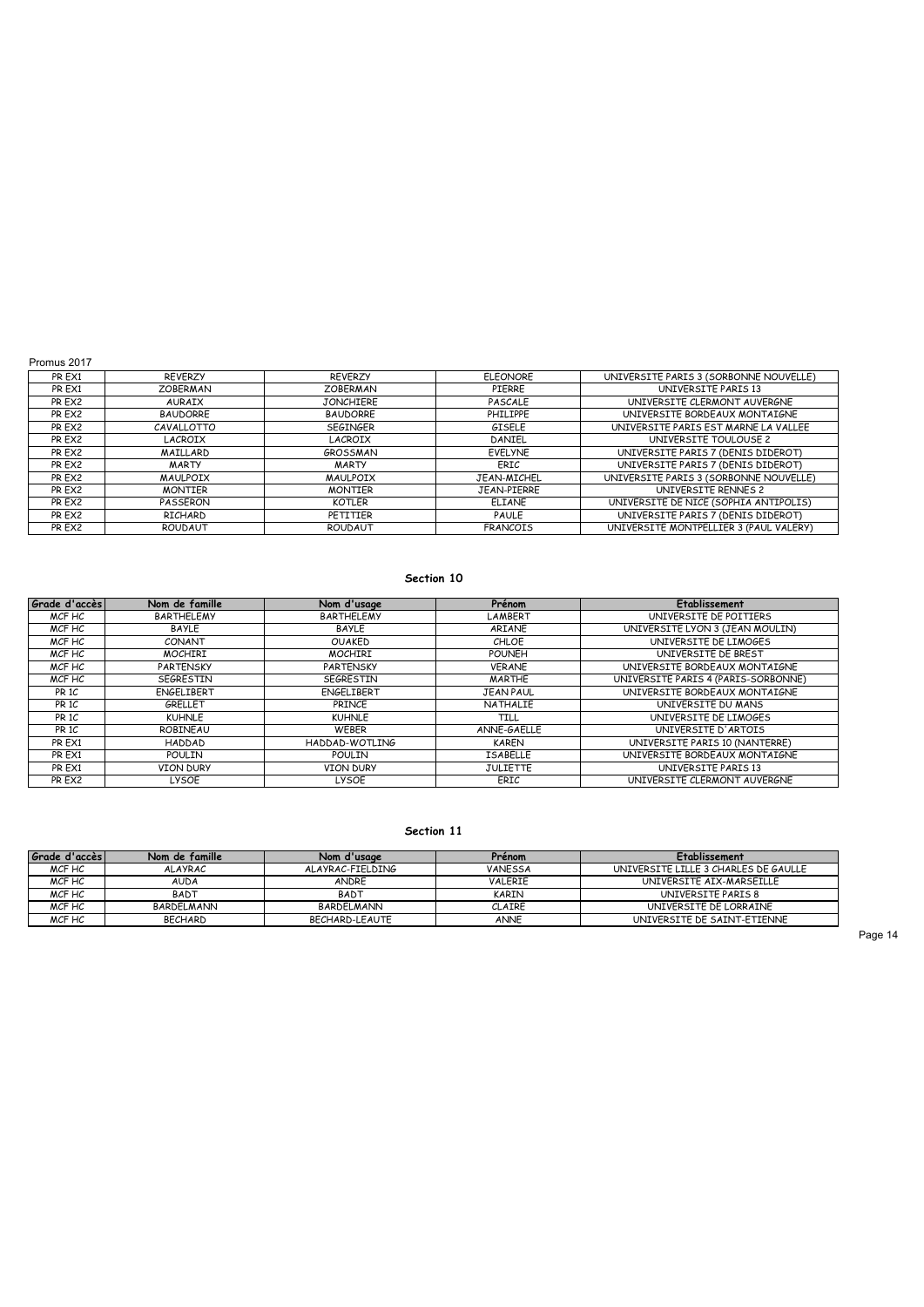| MCF HC | BERBERI            | <b>BERBERI</b>         | CARINE             | UNIVERSITE DE TOURS                    |
|--------|--------------------|------------------------|--------------------|----------------------------------------|
| MCF HC | <b>BERTHEZENE</b>  | <b>BERTHEZENE</b>      | <b>CLARISSE</b>    | UNIVERSITE PARIS 7 (DENIS DIDEROT)     |
| MCF HC | <b>BOLTON</b>      | <b>BOLTON</b>          | <b>MARIE</b>       | UNIVERSITE CLERMONT AUVERGNE           |
| MCF HC | <b>BOND</b>        | <b>BOND</b>            | <b>NIALL</b>       | UNIVERSITE LYON 2 (LUMIERE)            |
| MCF HC | <b>BORDET</b>      | <b>BORDET</b>          | <b>GENEVIEVE</b>   | UNIVERSITE PARIS 7 (DENIS DIDEROT)     |
| MCF HC | <b>BOUGHEDAOUI</b> | <b>BOUGHEDAOUI</b>     | <b>MOURAD</b>      | UNIVERSITE PARIS 5 (RENE DESCARTES)    |
| MCF HC | <b>BOYFR</b>       | LAFONT                 | <b>AGNES</b>       | UNIVERSITE MONTPELLIER 3 (PAUL VALERY) |
| MCF HC | CARTON             | CARTON-CHARON          | JEANNE-MARIE       | UNIVERSITE LYON 3 (JEAN MOULIN)        |
| MCF HC | CHAMBOST           | <b>CHAMBOST</b>        | <b>CHRISTOPHE</b>  | UNIVERSITE BORDEAUX MONTAIGNE          |
| MCF HC | CHAUVIN            | CHAUVIN                | CATHERINE          | UNIVERSITE DE LORRAINE                 |
| MCF HC | CORNOT             | CORNOT                 | <b>DANIELLE</b>    | UNIVERSITE TOULOUSE 2                  |
| MCF HC | COSSU              | COSSU-BEAUMONT         | <b>LAURENCE</b>    | UNIVERSITE PARIS 3 (SORBONNE NOUVELLE) |
| MCF HC | <b>COSTAMBEYS</b>  | COSTAMBEYS KEMPCZYNSKI | RAPHAEL            | UNIVERSITE PARIS 3 (SORBONNE NOUVELLE) |
| MCF HC | CREMIEUX           | CREMIEUX               | <b>ANNE</b>        | UNIVERSITE PARIS 10 (NANTERRE)         |
| MCF HC | <b>DESAGULIER</b>  | <b>DESAGULIER</b>      | <b>GUILLAUME</b>   | UNIVERSITE PARIS 8                     |
| MCF HC | <b>DURY</b>        | <b>DURY</b>            | PASCALINE          | UNIVERSITE LYON 2 (LUMIERE)            |
| MCF HC | <b>EISELE</b>      | <b>HENDERSON</b>       | <b>ALICE</b>       | UNIVERSITE DE CHAMBERY                 |
| MCF HC | <b>ELINE</b>       | <b>ELINE</b>           | <b>MARC</b>        | UNIVERSITE PARIS 2 (PANTHEON-ASSAS)    |
| MCF HC | <b>FAURE</b>       | <b>FAURE</b>           | PASCALE            | UNIVERSITE PARIS 6 (P. ET M. CURIE)    |
| MCF HC | <b>FOURNIER</b>    | <b>FOURNIER</b>        | <b>GEORGES</b>     | UNIVERSITE LYON 3 (JEAN MOULIN)        |
| MCF HC | <b>GOUAUX</b>      | GOUAUX-RABASA          | LAURENCE           | UNIVERSITE DE LA REUNION               |
| MCF HC | GOULD              | <b>GOULD</b>           | <b>CHARLOTTE</b>   | UNIVERSITE PARIS 3 (SORBONNE NOUVELLE) |
| MCF HC | <b>GRAVES</b>      | <b>GRAVES</b>          | <b>MATTHEW</b>     | UNIVERSITE AIX-MARSEILLE               |
| MCF HC | <b>GROSBOIS</b>    | <b>GROSBOIS</b>        | <b>MURIEL</b>      | UNIVERSITE PARIS 4 (PARIS-SORBONNE)    |
| MCF HC | <b>JOSSELIN</b>    | JOSSELIN LERAY         | AMELIE             | UNIVERSITE TOULOUSE 2                  |
| MCF HC | LARGEAUD           | LARGEAUD-ORTEGA        | <b>SYLVIE</b>      | UNIVERSITE DE POLYNESIE FRANCAISE      |
| MCF HC | LARSON             | LARSON                 | <b>ANTHONY</b>     | UNIVERSITE RENNES 2                    |
| MCF HC | <b>LAURENT</b>     | <b>LAURENT</b>         | <b>BEATRICE</b>    | UNIVERSITE DES ANTILLES                |
| MCF HC | <b>LEMOINE</b>     | <b>LEMOINE</b>         | <b>XAVIER</b>      | UNIVERSITE PARIS EST MARNE LA VALLEE   |
| MCF HC | <b>LEROUX</b>      | LEROUX-BEAL            | <b>AGNES</b>       | UNIVERSITE PARIS 10 (NANTERRE)         |
| MCF HC | LETOT              | <b>DOUGLAS</b>         | <b>VIRGINIE</b>    | UNIVERSITE DE ROUEN                    |
| MCF HC | <b>MACHET</b>      | <b>MACHET</b>          | <b>LAURENCE</b>    | UNIVERSITE BORDEAUX MONTAIGNE          |
| MCF HC | <b>MOREAU</b>      | <b>GUIBERT</b>         | <b>KARINE</b>      | UNIVERSITE DE POITIERS                 |
| MCF HC | <b>NATIVEL</b>     | <b>NATIVEL</b>         | CORINNE            | UNIVERSITE PARIS 12 (PARIS-V.DE-MARNE) |
| MCF HC | <b>PAYEN</b>       | PAYEN-VARIERAS         | EVELYNE            | UNIVERSITE PARIS 3 (SORBONNE NOUVELLE) |
| MCF HC | PECASTAING         | PECASTAING-BOISSIERE   | <b>MURIEL</b>      | UNIVERSITE PARIS 4 (PARIS-SORBONNE)    |
| MCF HC | <b>ROUVEYROL</b>   | <b>ROUVEYROL</b>       | LAURENT            | UNIVERSITE DE NICE (SOPHIA ANTIPOLIS)  |
| MCF HC | <b>SARRE</b>       | <b>SARRE</b>           | CEDRIC             | UNIVERSITE PARIS 4 (PARIS-SORBONNE)    |
| MCF HC | <b>SCHOTTMAN</b>   | SCHOTTMAN              | <b>WENDY</b>       | UNIVERSITE CLERMONT AUVERGNE           |
| MCF HC | SYLVANISE          | SYLVANISE              | FREDERIC           | UNIVERSITE PARIS 13                    |
| MCF HC | <b>TERRISSE</b>    | <b>DETOURBE</b>        | <b>MARIE AGNES</b> | <b>INSA DE TOULOUSE</b>                |
| MCF HC | <b>TISON</b>       | <b>TISON</b>           | <b>HELENE</b>      | UNIVERSITE DE TOURS                    |
| MCF HC | <b>TOFFOLI</b>     | <b>TOFFOLI</b>         | <b>DENYZE</b>      | UNIVERSITE DE STRASBOURG               |
| MCF HC | <b>TOSSER</b>      | <b>TOSSER</b>          | <b>RENEE</b>       | UNIVERSITE DE LA REUNION               |
|        |                    |                        |                    |                                        |

Promus 2017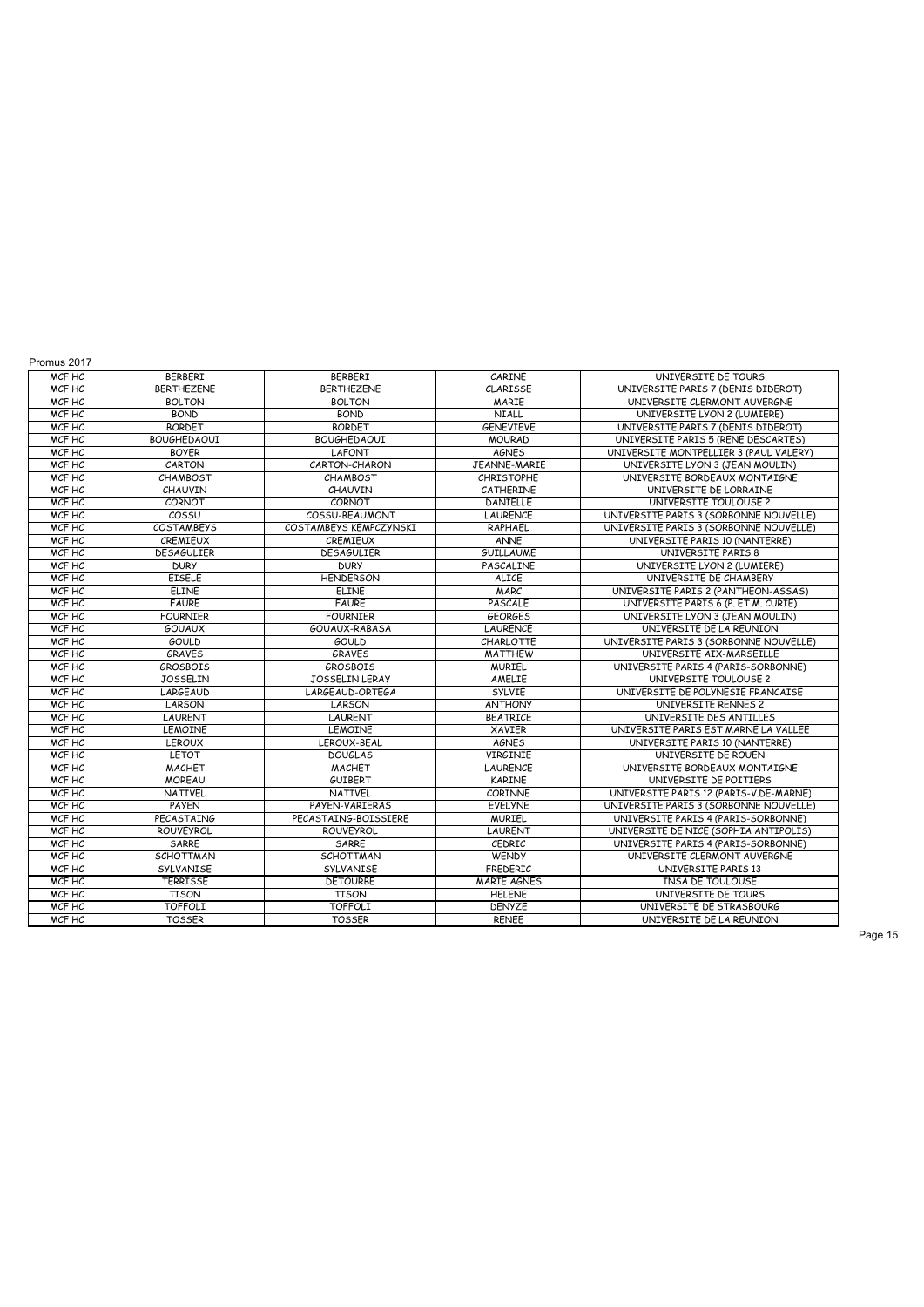| Promus 2017      |                   |                   |                   |                                        |
|------------------|-------------------|-------------------|-------------------|----------------------------------------|
| MCF HC           | <b>UTARD</b>      | <b>UTARD</b>      | <b>JULIETTE</b>   | UNIVERSITE PARIS 4 (PARIS-SORBONNE)    |
| MCF HC           | <b>YVARD</b>      | <b>YVARD</b>      | JEAN-MICHEL       | UNIVERSITE D'ANGERS                    |
| PR <sub>1C</sub> | <b>ATHENOT</b>    | <b>ATHENOT</b>    | ERIC              | UNIVERSITE PARIS 12 (PARIS-V.DE-MARNE) |
| PR <sub>1C</sub> | <b>BETHMONT</b>   | <b>BETHMONT</b>   | <b>REMY</b>       | UNIVERSITE PARIS 8                     |
| PR <sub>1C</sub> | <b>BEUGNET</b>    | <b>BEUGNET</b>    | <b>MARTINE</b>    | UNIVERSITE PARIS 7 (DENIS DIDEROT)     |
| PR <sub>1C</sub> | <b>BOULTON</b>    | <b>BOULTON</b>    | <b>ALEXANDER</b>  | UNIVERSITE DE LORRAINE                 |
| PR <sub>1C</sub> | <b>BROQUA</b>     | <b>BROQUA</b>     | <b>VINCENT</b>    | UNIVERSITE PARIS 8                     |
| PR <sub>1C</sub> | CANTONI           | <b>FORT</b>       | CAMILLE           | UNIVERSITE D'AMIENS                    |
| PR <sub>1C</sub> | COL               | COL               | <b>GILLES</b>     | UNIVERSITE DE POITIERS                 |
| PR <sub>1C</sub> | COSTE             | COSTE             | <b>BENEDICTE</b>  | UNIVERSITE DE DIJON                    |
| PR <sub>1C</sub> | DE COLA           | SEKALI            | <b>MARTINE</b>    | UNIVERSITE PARIS 10 (NANTERRE)         |
| PR <sub>1C</sub> | DELESALLE         | DELESALLE-NANCEY  | <b>CATHERINE</b>  | UNIVERSITE LYON 3 (JEAN MOULIN)        |
| PR <sub>1C</sub> | <b>ELMALEH</b>    | <b>ELMALEH</b>    | <b>ELIANE</b>     | UNIVERSITE DU MANS                     |
| PR <sub>1C</sub> | <b>FISCHFR</b>    | <b>FISCHER</b>    | <b>KARIN</b>      | UNIVERSITE D'ORLEANS                   |
| PR <sub>1C</sub> | <b>FROELIGER</b>  | <b>FROELIGER</b>  | <b>NICOLAS</b>    | UNIVERSITE PARIS 7 (DENIS DIDEROT)     |
| PR <sub>1C</sub> | <b>GAUDY</b>      | GAUDY-CAMPBELL    | <b>ISABELLE</b>   | UNIVERSITE DE LORRAINE                 |
| PR <sub>1C</sub> | GELLY             | <b>GELLY</b>      | <b>CHRISTOPHE</b> | UNIVERSITE CLERMONT AUVERGNE           |
| PR <sub>1C</sub> | <b>GERVAIS</b>    | <b>GERVAIS</b>    | PIERRE            | UNIVERSITE PARIS 3 (SORBONNE NOUVELLE) |
| PR <sub>1C</sub> | <b>HERMENT</b>    | <b>HERMENT</b>    | SOPHIE            | UNIVERSITE AIX-MARSEILLE               |
| PR <sub>1C</sub> | <b>RIVENS</b>     | <b>RIVENS</b>     | <b>ANNICK</b>     | UNIVERSITE LILLE 3 CHARLES DE GAULLE   |
| PR <sub>1C</sub> | SARSON            | SARSON            | <b>STEVEN</b>     | UNIVERSITE LYON 3 (JEAN MOULIN)        |
| PR <sub>1C</sub> | <b>SCHMITT</b>    | <b>SCHMITT</b>    | <b>ARNAUD</b>     | UNIVERSITE DE BORDEAUX                 |
| PR <sub>1C</sub> | SORLIN            | SORLIN            | SANDRINE          | UNIVERSITE AIX-MARSEILLE               |
| PR <sub>1C</sub> | <b>TISSUT</b>     | <b>TISSUT</b>     | <b>ANNE-LAURE</b> | UNIVERSITE DE ROUEN                    |
| PR <sub>1C</sub> | <b>VERON</b>      | <b>CHOUARD</b>    | GERALDINE         | UNIVERSITE PARIS-DAUPHINE              |
| PR <sub>1C</sub> | WATERMAN          | <b>WATERMAN</b>   | DAVID             | UNIVERSITE DE LA ROCHELLE              |
| PR <sub>1C</sub> | <b>ZABUS</b>      | <b>ZABUS</b>      | CHANTAL           | UNIVERSITE PARIS 13                    |
| PR <sub>1C</sub> | <b>ZUMELLO</b>    | <b>ZUMELLO</b>    | <b>CHRISTINE</b>  | UNIVERSITE PARIS 3 (SORBONNE NOUVELLE) |
| PR EX1           | ALEXANDRE         | <b>COLLIER</b>    | <b>AGNES</b>      | UNIVERSITE DE DIJON                    |
| PR EX1           | <b>BOUR</b>       | <b>BOUR</b>       | <b>ISABELLE</b>   | UNIVERSITE PARIS 3 (SORBONNE NOUVELLE) |
| PR EX1           | CHARLOT           | CHARLOT           | CLAIRE            | UNIVERSITE PARIS 4 (PARIS-SORBONNE)    |
| PR EX1           | <b>CHASTAGNER</b> | <b>CHASTAGNER</b> | CLAUDE            | UNIVERSITE MONTPELLIER 3 (PAUL VALERY) |
| PR EX1           | <b>CROPLEY</b>    | <b>GONZALEZ</b>   | <b>MADELENA</b>   | UNIVERSITE D'AVIGNON                   |
| PR EX1           | <b>DUTOIT</b>     | <b>DUTOIT</b>     | <b>THOMAS</b>     | UNIVERSITE LILLE 3 CHARLES DE GAULLE   |
| PR EX1           | <b>GOURNAY</b>    | <b>GOURNAY</b>    | LUCIE             | UNIVERSITE PARIS 12 (PARIS-V.DE-MARNE) |
| PR EX1           | <b>GUIGNERY</b>   | <b>GUIGNERY</b>   | <b>VANESSA</b>    | ECOLE NORMALE SUPERIEURE DE LYON       |
| PR EX1           | <b>GUTLEBEN</b>   | <b>GUTLEBEN</b>   | CHRISTIAN         | UNIVERSITE DE NICE (SOPHIA ANTIPOLIS)  |
| PR EX1           | <b>KUBLER</b>     | <b>KUBLER</b>     | <b>NATALIE</b>    | UNIVERSITE PARIS 7 (DENIS DIDEROT)     |
| PR EX1           | LE JEUNE          | LE JEUNE          | <b>FRANCOISE</b>  | UNIVERSITE DE NANTES                   |
| PR EX1           | LESAINT           | <b>DICKASON</b>   | <b>RENEE</b>      | UNIVERSITE RENNES 2                    |
| PR EX1           | LEYDIER           | LEYDIER           | <b>GILLES</b>     | UNIVERSITE DE TOULON (VAR)             |
| PR EX1           | <b>MAGORD</b>     | <b>MAGORD</b>     | ANDRE             | UNIVERSITE DE POITIERS                 |
| PR EX1           | PARFAIT           | PARFAIT           | CLAIRE            | UNIVERSITE PARIS 13                    |
| PR EX2           | <b>FOURNIER</b>   | <b>FOURNIER</b>   | JEAN-MICHEL       | UNIVERSITE DE TOURS                    |